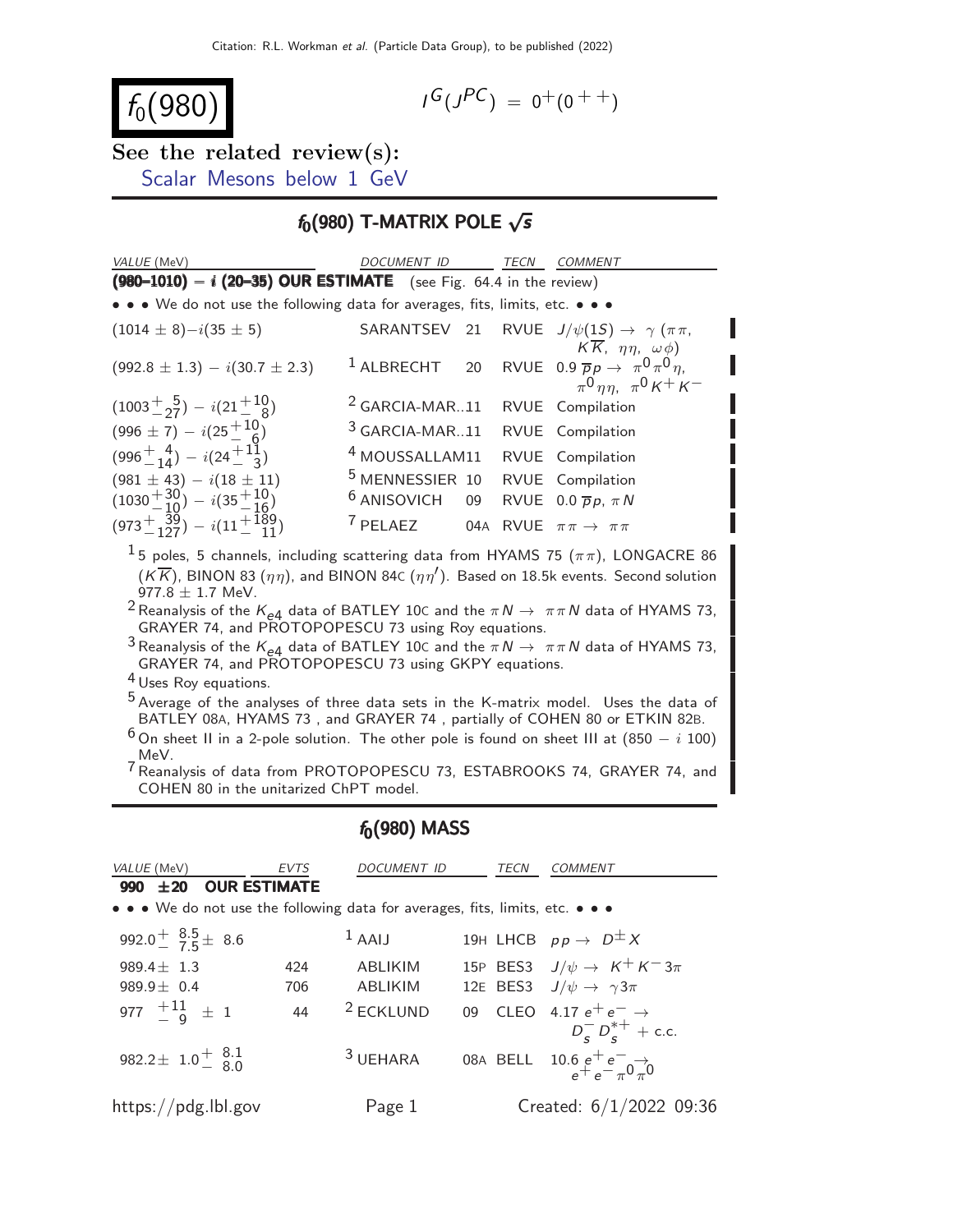| 976.8 ± $0.3 + 10.1$<br>0.6                    |                |                 |     | 64k          |                                                         |    |                  | <sup>4</sup> AMBROSINO 07 KLOE 1.02 $e^+e^- \rightarrow \pi^0 \pi^0 \gamma$                                                                                                                                                                           |
|------------------------------------------------|----------------|-----------------|-----|--------------|---------------------------------------------------------|----|------------------|-------------------------------------------------------------------------------------------------------------------------------------------------------------------------------------------------------------------------------------------------------|
| 984.7 ± $0.4 \frac{+}{-}$ $\frac{2.4}{3.7}$    |                |                 |     | 64k          |                                                         |    |                  | <sup>5</sup> AMBROSINO 07 KLOE 1.02 $e^+e^- \rightarrow \pi^0 \pi^0 \gamma$                                                                                                                                                                           |
| 973 $\pm$ 3                                    |                |                 |     | $262 \pm 30$ | <sup>6</sup> AUBERT                                     |    | 07AKBABR         | 10.6 $e^+e^- \rightarrow$<br>$\phi \pi^+ \pi^- \gamma$                                                                                                                                                                                                |
| 970 $\pm$ 7                                    |                |                 |     | 54 $\pm$ 9   | $6$ AUBERT                                              |    | 07AKBABR         | $\begin{array}{c} 10.6\ \mathrm{e}^+\mathrm{e}^- \rightarrow \\ \phi\, \pi^0\, \pi^0 \gamma \end{array}$                                                                                                                                              |
| 953 $\pm 20$                                   |                |                 |     | 2.6k         | <sup>7</sup> BONVICINI                                  |    | 07 CLEO          | $D^+ \rightarrow \pi^- \pi^+ \pi^+$                                                                                                                                                                                                                   |
| $985.6^{+}$ $1.2^{+}$ $1.1$<br>$1.5^{-}$ $1.6$ |                |                 |     |              | $8$ MORI                                                | 07 | <b>BELL</b>      | 10.6 $e^+e^- \rightarrow$<br>$e^+e^- \pi^+ \pi^-$                                                                                                                                                                                                     |
| 983.0 ± $0.6\frac{+}{-}$ $\frac{4.0}{3.0}$     |                |                 |     |              | 9 AMBROSINO 06B KLOE                                    |    |                  | $\begin{array}{c} 1.02 \text{ } e^+e^-\to\\ \pi^+\pi^-\gamma \end{array}$                                                                                                                                                                             |
| 977.3 ± $0.9^{+}$ $3.7$                        |                |                 |     |              | 10 AMBROSINO                                            |    | 06B KLOE         | 1.02 $e^+e^- \rightarrow$<br>$B^+\to K^+\pi^+\pi^-$                                                                                                                                                                                                   |
| 950                                            | $\pm$ 9        |                 |     | 4286         | $11$ GARMASH                                            | 06 | <b>BELL</b>      |                                                                                                                                                                                                                                                       |
| 965                                            | $\pm 10$       |                 |     |              | 12 ABLIKIM                                              | 05 | BES <sub>2</sub> | $J/\psi \rightarrow \phi \pi^+ \pi^-,$<br>$\phi K^+ K^-$                                                                                                                                                                                              |
| $1031 \pm 8$                                   |                |                 |     |              | <sup>13</sup> ANISOVICH                                 | 03 | <b>RVUE</b>      |                                                                                                                                                                                                                                                       |
| 1037                                           | ±31            |                 |     |              | TIKHOMIROV 03                                           |    | <b>SPEC</b>      | 40.0 $\pi$ <sup>-</sup> C $\rightarrow$<br>$\kappa$ <sup>0</sup> <sub>9</sub> $\kappa$ <sup>0</sup> <sub>9</sub> $\kappa$ <sup>0</sup> <sub>1</sub> X<br>$e$ <sup>+</sup> $e$ <sup>-</sup> $\rightarrow \pi$ <sup>0</sup> $\pi$ <sup>0</sup> $\gamma$ |
| 973 $\pm$ 1                                    |                |                 |     | 2438         | <sup>14</sup> ALOISIO                                   |    | 02D KLOE         |                                                                                                                                                                                                                                                       |
| 977 $\pm$ 3 $\pm$ 2                            |                |                 |     | 848          | $15$ AITALA                                             |    | 01A E791         | $D_c^+ \rightarrow \pi^- \pi^+ \pi^+$                                                                                                                                                                                                                 |
| $969.8 \pm 4.5$                                |                |                 |     | 419          | $16$ ACHASOV                                            |    | OOH SND          | $e^+e^- \rightarrow \pi^0 \pi^0 \gamma$                                                                                                                                                                                                               |
| 985                                            | $^{+16}_{-12}$ |                 |     |              | 419 17,18 ACHASOV                                       |    | OOH SND          | $e^+e^- \rightarrow \pi^0 \pi^0 \gamma$                                                                                                                                                                                                               |
| 976                                            |                | $\pm$ 5 $\pm$ 6 |     |              |                                                         |    |                  | <sup>19</sup> AKHMETSHIN 99B CMD2 $e^+e^- \rightarrow \pi^+\pi^-\gamma$                                                                                                                                                                               |
| 977                                            | ± 3            |                 | ± 6 | 268          |                                                         |    |                  | <sup>19</sup> AKHMETSHIN 99 $\epsilon$ CMD2 $e^+e^- \rightarrow \pi^0 \pi^0 \gamma$                                                                                                                                                                   |
| 975                                            |                | ± 4             | ± 6 |              |                                                         |    |                  | <sup>20</sup> AKHMETSHIN 99C CMD2 $e^+e^- \rightarrow \pi^0 \pi^0 \gamma$                                                                                                                                                                             |
| 975                                            | ± 4            |                 | ± 6 |              |                                                         |    |                  | <sup>21</sup> AKHMETSHIN 99C CMD2 $e^+e^- \rightarrow \pi^+\pi^-\gamma$<br>$\pi^0 \pi^0 \gamma$                                                                                                                                                       |
| 985                                            | $\pm 10$       |                 |     |              | <b>BARBERIS</b>                                         | 99 |                  | OMEG 450 $pp \rightarrow$                                                                                                                                                                                                                             |
|                                                |                |                 |     |              |                                                         |    |                  | $p_s p_f K^+ K^-$                                                                                                                                                                                                                                     |
| 982 $\pm$ 3                                    |                |                 |     |              | <b>BARBERIS</b><br><b>BARBERIS</b>                      |    |                  | 99B OMEG 450 $pp \to p_S p_f \pi^+ \pi^-$                                                                                                                                                                                                             |
| 982                                            | ± 3            |                 |     |              | <sup>22</sup> BARBERIS                                  |    |                  | 99c OMEG 450 $p p \to p_S p_f \pi^0 \pi^0$                                                                                                                                                                                                            |
| 987                                            |                | $\pm$ 6 $\pm$ 6 |     |              |                                                         |    |                  | 99D OMEG 450 $pp \rightarrow K^+ K^-$ ,<br>$\pi$ + $\pi$                                                                                                                                                                                              |
| 989 $\pm 15$                                   |                |                 |     |              |                                                         |    |                  | BELLAZZINI 99 GAM4 450 $p p \rightarrow p p \pi^0 \pi^0$                                                                                                                                                                                              |
| 991 $\pm$ 3                                    |                |                 |     |              |                                                         |    |                  | <sup>23</sup> KAMINSKI 99 RVUE $\pi \pi \rightarrow \pi \pi$ , K $\overline{K}$ , $\sigma \sigma$                                                                                                                                                     |
| $\sim$ 980                                     |                |                 |     |              | $23$ OLLER                                              |    |                  | 99 RVUE $\pi \pi \rightarrow \pi \pi$ , $K \overline{K}$                                                                                                                                                                                              |
| $\sim$ 993.5                                   |                |                 |     |              | OLLER                                                   |    |                  | 99B RVUE $\pi \pi \rightarrow \pi \pi$ , $K \overline{K}$                                                                                                                                                                                             |
| $\sim$ 987                                     |                |                 |     |              | $23$ OLLER                                              |    |                  | 990 RVUE $\pi \pi \rightarrow \pi \pi$ , $K \overline{K}$ , $\eta \eta$                                                                                                                                                                               |
| 957 $\pm$ 6                                    |                |                 |     |              | <sup>24</sup> ACKERSTAFF 98Q OPAL $Z \rightarrow f_0 X$ |    |                  |                                                                                                                                                                                                                                                       |
| 960 $\pm 10$<br>$1015 \pm 15$                  |                |                 |     |              | ALDE<br><sup>23</sup> ANISOVICH 98B RVUE Compilation    |    | 98 GAM4          |                                                                                                                                                                                                                                                       |
| 1008                                           |                |                 |     |              | <sup>25</sup> LOCHER                                    |    |                  | 98 RVUE $\pi\pi \to \pi\pi$ , $K\overline{K}$                                                                                                                                                                                                         |
| 955 $\pm 10$                                   |                |                 |     |              | $24$ ALDE                                               |    |                  | 97 GAM2 450 $p p \to p p \pi^0 \pi^0$                                                                                                                                                                                                                 |
| 994 $\pm$ 9                                    |                |                 |     |              | <sup>26</sup> BERTIN                                    |    |                  | 97C OBLX 0.0 $\overline{p} \, p \, \rightarrow \, \pi^+ \, \pi^- \, \pi^0$                                                                                                                                                                            |
| 993.2 $\pm$ 6.5 $\pm$ 6.9                      |                |                 |     |              |                                                         |    |                  | <sup>27</sup> ISHIDA 96 RVUE $\pi \pi \rightarrow \pi \pi$ , $K \overline{K}$                                                                                                                                                                         |
| 1006                                           |                |                 |     |              |                                                         |    |                  | TORNQVIST 96 RVUE $\pi \pi \rightarrow \pi \pi$ , $K \overline{K}$ , $K \pi$ ,                                                                                                                                                                        |
| 997 $\pm$ 5                                    |                |                 |     | 3k           | $28$ ALDE                                               |    |                  | $\eta \pi$<br>95B GAM2 38 $\pi^- p \to \pi^0 \pi^0 n$                                                                                                                                                                                                 |
|                                                |                |                 |     |              |                                                         |    |                  |                                                                                                                                                                                                                                                       |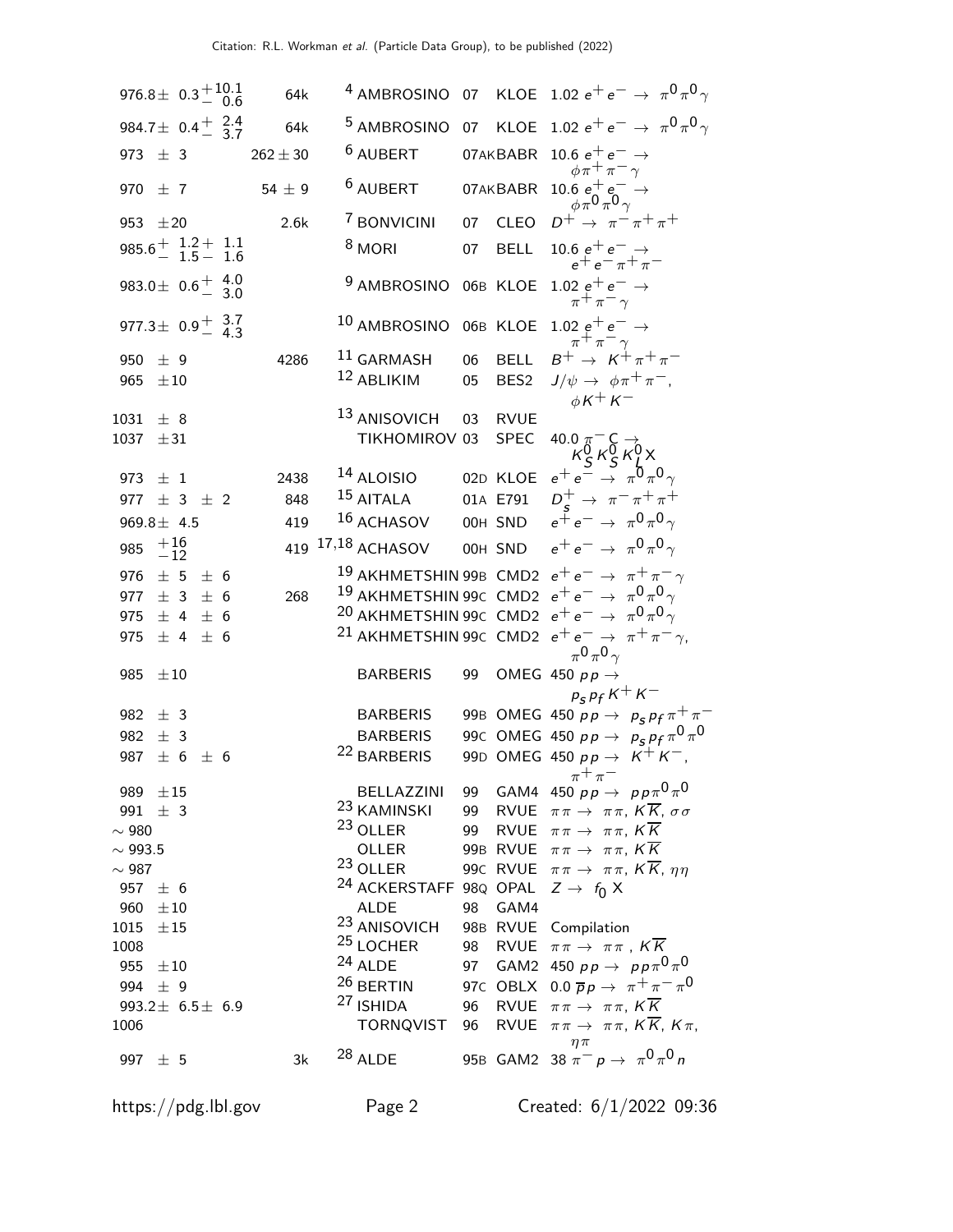|             | 960 $\pm 10$               | 10k | $29$ ALDE                  |          |             | 95B GAM2 38 $\pi^- p \to \pi^0 \pi^0 n$                                            |
|-------------|----------------------------|-----|----------------------------|----------|-------------|------------------------------------------------------------------------------------|
| 994 $\pm$ 5 |                            |     | AMSLER                     |          |             | 95B CBAR 0.0 $\overline{p}p \rightarrow 3\pi^0$                                    |
| $\sim$ 996  |                            |     | 30 AMSLER                  |          |             | 95D CBAR 0.0 $\overline{p}p \to \pi^0 \pi^0 \pi^0$ ,                               |
|             |                            |     |                            |          |             | $\pi^0$ $\eta \eta$ , $\pi^0 \pi^0 \eta$                                           |
|             | 987 $\pm$ 6                |     | 31 ANISOVICH               | 95       | <b>RVUE</b> |                                                                                    |
| 1015        |                            |     | <b>JANSSEN</b>             | 95       |             | RVUE $\pi \pi \rightarrow \pi \pi$ , $K \overline{K}$                              |
| 983         |                            |     | 32 BUGG                    | 94       |             | RVUE $\overline{p}p \rightarrow \eta 2\pi^0$                                       |
|             | 973 $\pm$ 2                |     | <sup>33</sup> KAMINSKI     | 94       |             | RVUE $\pi \pi \rightarrow \pi \pi$ , $K \overline{K}$                              |
| 988         |                            |     | $34$ ZOU                   |          | 94B RVUE    |                                                                                    |
|             | 988 $\pm 10$               |     | $35$ MORGAN                | 93       |             | RVUE $\pi \pi (K \overline{K}) \rightarrow \pi \pi (K \overline{K})$ ,             |
|             |                            |     |                            |          |             | $J/\psi \to \phi \pi \pi (K \overline{K}),$<br>$D_{\rm s} \rightarrow \pi(\pi\pi)$ |
|             | $971.1 \pm 4.0$            |     | <sup>24</sup> AGUILAR-     |          | 91 EHS      | 400 $p p$                                                                          |
|             | 979 $\pm$ 4                |     | <sup>36</sup> ARMSTRONG 91 |          |             | OMEG 300 $pp \rightarrow pp \pi \pi$ ,<br>$p p K \overline{K}$                     |
|             | 956 $\pm 12$               |     |                            |          |             | BREAKSTONE90 SFM $pp \rightarrow pp \pi^+ \pi^-$                                   |
|             | $959.4 \pm 6.5$            |     | 24 AUGUSTIN                | 89       |             | DM2 $J/\psi \rightarrow \omega \pi^+ \pi^-$                                        |
|             | 978 $\pm$ 9                |     | <sup>24</sup> ABACHI       |          |             | 86B HRS $e^+e^- \rightarrow \pi^+\pi^-X$                                           |
|             | $985.0 + \frac{9.0}{39.0}$ |     | <b>ETKIN</b>               |          |             | 82B MPS 23 $\pi^- p \to n 2K^0_S$                                                  |
|             | 974 $\pm$ 4                |     | $36$ GIDAL                 | 81       |             | MRK2 $J/\psi \rightarrow \pi^+\pi^- X$                                             |
| 975         |                            |     | 37 ACHASOV                 | 80       | <b>RVUE</b> |                                                                                    |
|             |                            |     |                            |          |             |                                                                                    |
|             | 986 $\pm 10$               |     |                            |          |             |                                                                                    |
| 969         | ±5                         |     | $36$ AGUILAR-              | 78<br>77 | HBC<br>ASPK | 0.7 $\overline{p}p \rightarrow K_S^0 K_S^0$                                        |
|             |                            |     | 36 LEEPER                  |          |             | 2–2.4 $\pi^ p \to$                                                                 |
|             | 987 $\pm$ 7                |     |                            |          |             | $\pi^{+}\pi^{-}$ n, $K^{+}K^{-}$ n<br>73 CNTR $\pi^- p \to n$ MM                   |
| 1012        | $\pm$ 6                    |     | <sup>36</sup> BINNIE       | 73       |             | ASPK 17 $\pi^ p \rightarrow \pi^+ \pi^-$ n                                         |
| 1007        | $\pm 20$                   |     | $38$ GRAYER                | 73       |             | ASPK 17 $\pi^- p \to \pi^+ \pi^- n$                                                |
| 997 $\pm 6$ |                            |     | 38 HYAMS<br>38 PROTOPOP 73 |          |             | HBC $7 \pi^+ p \rightarrow \pi^+ p \pi^+ \pi^-$                                    |

<sup>1</sup> From the  $D^{\pm}$  →  $K^{\pm}K^{+}K^{-}$  Dalitz plot fit with the Triple-M amplitude in the multimeson model of AOUDE 18.<br><sup>2</sup> Using a relativistic Breit-Wigner function and taking into account the finite  $D_{\bf S}$  mass.

3 Breit-Wigner mass. Using finite width corrections according to FLATTE 76 and ACHASOV 05, and the ratio  $g_{f_0 K K} / g_{f_0 \pi \pi} = 0$ .

4 In the kaon-loop fit.

 $\frac{5}{3}$  In the no-structure fit.

 $6$  Systematic errors not estimated.

 $^7$  FLATTE 76 parameterization.  ${\rm g}_{f_0\pi\pi}=$  329  $\pm$  96 MeV/c<sup>2</sup> assuming  ${\rm g}_{f_0\,K\overline K}/{\rm g}_{f_0\pi\pi}$ =2.

 $8$  Breit-Wigner mass. Using finite width corrections according to  $FLATTE$  76 and ACHASOV 05, and the ratio  $s_{f_0}$  K K  $/s_{f_0\pi\pi}$  = 4.21  $\pm$  0.25  $\pm$  0.21 from ABLIKIM 05.

<sup>9</sup> In the kaon-loop fit following formalism of ACHASOV 89.

 $^{10}$  In the no-structure fit assuming a direct coupling of  $\phi$  to  $f_0\gamma$ .

11 FLATTE 76 parameterization. Supersedes GARMASH 05.

 $^{12}$  FLATTE 76 parameterization,  $\mathcal{S}_{f_0}\kappa\overline{\kappa}/\mathcal{S}_{f_0\pi\pi}=$  4.21  $\pm$  0.25  $\pm$  0.21.

13 K-matrix pole from combined analysis of 
$$
\pi^- p \to \pi^0 \pi^0 n
$$
,  $\pi^- p \to K \overline{K} n$ ,  
\n $\pi^+ \pi^- \to \pi^+ \pi^-$ ,  $\overline{p} p \to \pi^0 \pi^0 \pi^0$ ,  $\pi^0 \eta \eta$ ,  $\pi^0 \pi^0 \eta$ ,  $\pi^+ \pi^- \pi^0$ ,  $K^+ K^- \pi^0$ ,  $K^0_S K^0_S \pi^0$ ,  
\n $K^+ K^0_S \pi^-$  at rest,  $\overline{p} n \to \pi^- \pi^- \pi^+$ ,  $K^0_S K^- \pi^0$ ,  $K^0_S K^0_S \pi^-$  at rest.

 $^{14}$  From the negative interference with the  $f_0(500)$  meson of AITALA 01B using the ACHASOV 89 parameterization for the  $f_0(980)$ , a Breit-Wigner for the  $f_0(500)$ , and ACHASOV 01F for the  $\rho\pi$  contribution.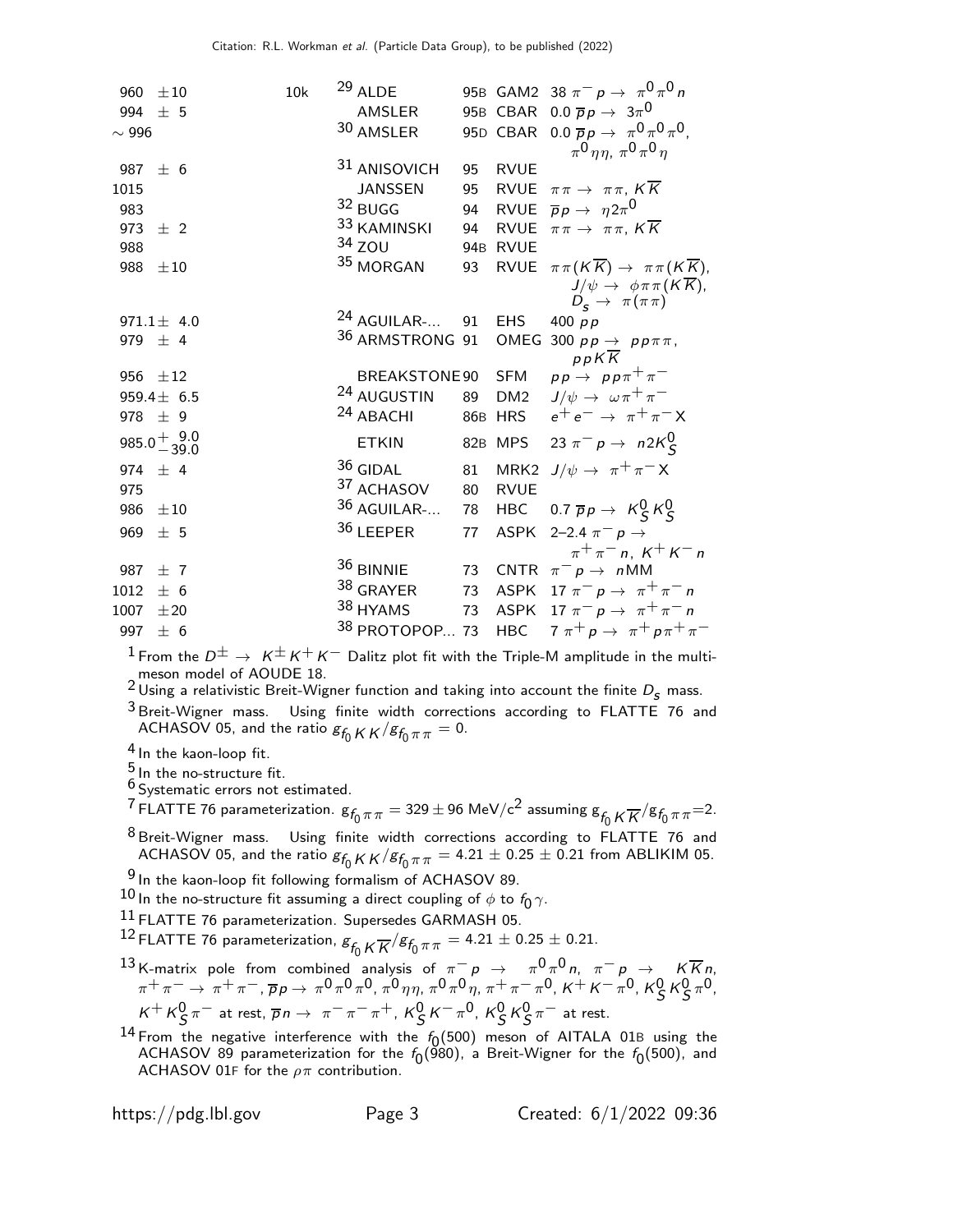- $^{15}$  Coupled-channel Breit-Wigner, couplings  $g_{\pi}{=}0.09\pm0.01\pm0.01$ ,  $g_{K}{=}0.02\pm0.04\pm0.03$ .
- 16 Supersedes ACHASOV 98I. Using the model of ACHASOV 89.
- 17 Supersedes ACHASOV 98I.
- $18$  In the "narrow resonance" approximation.
- $19$  Assuming  $\Gamma(f_0) = 40$  MeV.
- $^{20}$  From a narrow pole fit taking into account  $f_{0}(980)$  and  $f_{0}(1200)$  intermediate mecha- $^{21}$  From the combined fit of the photon spectra in the reactions  $e^+ \, e^- \, \rightarrow \, \pi^+ \pi^- \, \gamma,$
- $\pi^0 \pi^0 \gamma$ .
- 22 Supersedes BARBERIS 99 and BARBERIS 99B
- 23 T-matrix pole.
- $^{24}$  From invariant mass fit.
- 25 On sheet II in a 2 pole solution. The other pole is found on sheet III at (1039–93*i*) MeV.
- $^{26}$  On sheet II in a 2 pole solution. The other pole is found on sheet III at  $(963-29i)$  MeV.
- <sup>27</sup> Reanalysis of data from HYAMS 73, GRAYER 74, SRINIVASAN 75, and ROSSELET 77 using the interfering amplitude method.
- $28$  At high  $|t|$ .

 $\frac{29}{10}$  At low  $|t|$ .

- $30$  On sheet II in a 4-pole solution, the other poles are found on sheet III at (953−55*i*) MeV and on sheet IV at (938−35i) MeV.
- 31 Combined fit of ALDE 95B, ANISOVICH 94, AMSLER 94D.
- 32 On sheet II in a 2 pole solution. The other pole is found on sheet III at (996−103i) MeV.
- 33 From sheet II pole position.
- 34 On sheet II in a 2 pole solution. The other pole is found on sheet III at (797−185i) MeV and can be interpreted as a shadow pole.
- $^{35}$  On sheet II in a 2 pole solution. The other pole is found on sheet III at (978 $-$  28*i*) MeV. 36 From coupled channel analysis.
- 37 Coupled channel analysis with finite width corrections.
- 38 Included in AGUILAR-BENITEZ 78 fit.

### $f_0(980)$  WIDTH

Width determination very model dependent. Peak width in  $\pi \pi$  is about 50 MeV, but decay width can be much larger.

| <i>VALUE</i> (MeV)                                                            | EVTS         | <b>DOCUMENT ID</b>     |     | TECN        | <b>COMMENT</b>                                                                 |
|-------------------------------------------------------------------------------|--------------|------------------------|-----|-------------|--------------------------------------------------------------------------------|
| to 100 OUR ESTIMATE<br>10                                                     |              |                        |     |             |                                                                                |
| • • • We do not use the following data for averages, fits, limits, etc. • • • |              |                        |     |             |                                                                                |
| 15.3 $\pm$<br>4.7                                                             | 424          | ABLIKIM                |     | 15P BES3    | $J/\psi \rightarrow K^+ K^- 3\pi$                                              |
| $9.5 \pm 1.1$                                                                 | 706          | ABLIKIM                | 12E |             | BES3 $J/\psi \rightarrow \gamma 3\pi$                                          |
| 91 $\frac{+}{-}$ 30 $\pm$ 3                                                   | 44           | $1$ ECKLUND            | 09  |             | CLEO 4.17 $e^+e^- \rightarrow$                                                 |
|                                                                               |              |                        |     |             | $D_s^{-} D_s^{*+}$ + c.c.                                                      |
| $66.9\pm$ 2.2 <sup>+17.6</sup>                                                |              | <sup>2</sup> UEHARA    |     | 08A BELL    | 10.6 $e^+e^ \rightarrow$<br>$e^+e^ \pi^0\pi^0$                                 |
| 65 $\pm$ 13                                                                   | $262 \pm 30$ | <sup>3</sup> AUBERT    |     |             | 07AK BABR 10.6 $e^+e^- \rightarrow$                                            |
|                                                                               |              |                        |     |             | $\phi \pi^+ \pi^- \gamma$                                                      |
| $81 \pm 21$                                                                   | 54 $\pm$ 9   | <sup>3</sup> AUBERT    |     |             | 07AK BABR 10.6 $e^+e^ \rightarrow$ $\phi_\pi 0 \frac{\partial}{\partial \phi}$ |
|                                                                               |              |                        |     |             |                                                                                |
| $51.3^{+20.8+13.2}_{-17.7-3.8}$                                               |              | $4$ MORI               | 07  |             | BELL 10.6 $e^+e^- \rightarrow$<br>$e^+e^-\pi^+\pi^-$                           |
| 61 $\pm$ 9 $\frac{+14}{-8}$                                                   | 2584         | <sup>5</sup> GARMASH   | 05  | <b>BELL</b> | $B^+ \rightarrow K^+ \pi^+ \pi^-$                                              |
|                                                                               |              | <sup>6</sup> ANISOVICH |     |             |                                                                                |
| 64 $\pm$ 16                                                                   |              |                        | 03  | <b>RVUE</b> |                                                                                |
| https://pdg.lbl.gov                                                           |              | Page 4                 |     |             | Created: $6/1/2022$ 09:36                                                      |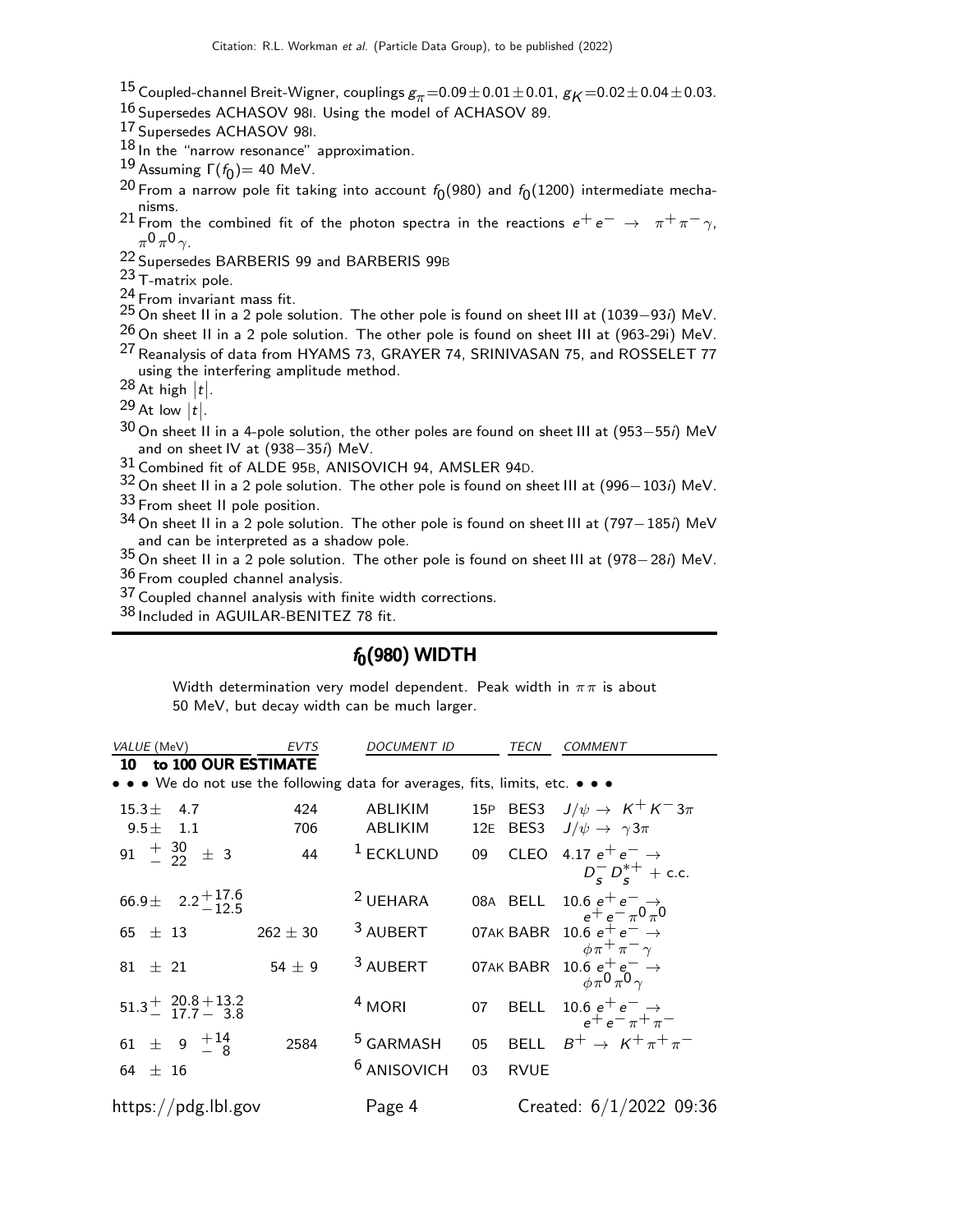| $121 \pm 23$  |          |                  |          |     | TIKHOMIROV 03                 |                 | <b>SPEC</b> | 40.0 $\pi^-$                                                               |
|---------------|----------|------------------|----------|-----|-------------------------------|-----------------|-------------|----------------------------------------------------------------------------|
| $\sim$ 70     |          |                  |          |     | <sup>7</sup> BRAMON           | 02              | <b>RVUE</b> | $\begin{array}{c} 1.02\,e^+\,e^-\rightarrow\\ \pi^0\pi^0\gamma\end{array}$ |
| 44            |          | $\pm$ 2 $\pm$ 2  |          | 848 | $8$ AITALA                    |                 | 01A E791    | $D^+$ $\rightarrow \pi^- \pi^+ \pi^+$                                      |
| 201           |          | $\pm$ 28         |          | 419 | <sup>9</sup> ACHASOV          |                 | OOH SND     | $e^{\tilde{+}}e^- \rightarrow \pi^0 \pi^0 \gamma$                          |
| 122           | $\pm$ 13 |                  |          |     | 419 <sup>10,11</sup> ACHASOV  |                 |             | 00H SND $e^+e^- \rightarrow \pi^0 \pi^0 \gamma$                            |
| 56            | $\pm$ 20 |                  |          |     |                               |                 |             | <sup>12</sup> AKHMETSHIN 99C CMD2 $e^+e^- \rightarrow \pi^0 \pi^0 \gamma$  |
| 65            |          | $\pm$ 20         |          |     | <b>BARBERIS</b>               | 99              |             | OMEG 450 $pp \rightarrow$                                                  |
|               |          |                  |          |     |                               |                 |             | $p_S^{\vphantom{\dagger}} p_f^{\vphantom{\dagger}} K^+ K^-$                |
| 80            | $\pm$ 10 |                  |          |     | <b>BARBERIS</b>               |                 |             | 99B OMEG 450 $pp \rightarrow$                                              |
|               |          |                  |          |     |                               |                 |             | $p_s p_f \pi^+ \pi^-$                                                      |
| 80            | $\pm$ 10 |                  |          |     | <b>BARBERIS</b>               |                 |             | 99C OMEG 450 $pp \rightarrow$                                              |
|               |          |                  |          |     |                               |                 |             | $p_s p_f \pi^0 \pi^0$                                                      |
|               |          |                  |          |     | 13 BARBERIS                   |                 |             |                                                                            |
| 48            |          | $\pm$ 12 $\pm$ 8 |          |     |                               |                 |             | 99D OMEG 450 $pp \rightarrow K^+ K^-$ ,                                    |
| 65            | $\pm$ 25 |                  |          |     | BELLAZZINI                    | 99              |             | $\pi^+\pi^-$<br>GAM4 450 $pp \rightarrow pp \pi^0 \pi^0$                   |
| $71 \pm 14$   |          |                  |          |     | 14 KAMINSKI                   | 99              |             | RVUE $\pi \pi \rightarrow \pi \pi$ , $K \overline{K}$ , $\sigma \sigma$    |
| $\sim 28$     |          |                  |          |     | $14$ OLLER                    | 99              |             | RVUE $\pi \pi \rightarrow \pi \pi$ , $K \overline{K}$                      |
| $\sim 25$     |          |                  |          |     | OLLER                         |                 |             | 99B RVUE $\pi \pi \rightarrow \pi \pi$ , $K \overline{K}$                  |
| $\sim 14$     |          |                  |          |     | $14$ OLLER                    | 99 <sub>C</sub> | <b>RVUE</b> | $\pi\pi \to \pi\pi$ , $K\overline{K}$ , $\eta\eta$                         |
| $70 \pm 20$   |          |                  |          |     | ALDE                          | 98              | GAM4        |                                                                            |
| 86            |          | $±$ 16           |          |     | <sup>14</sup> ANISOVICH       |                 |             | 98B RVUE Compilation                                                       |
| 54            |          |                  |          |     | <sup>15</sup> LOCHER          | 98              |             | RVUE $\pi \pi \rightarrow \pi \pi$ , $K \overline{K}$                      |
| 69            | $\pm$ 15 |                  |          |     | $^{16}$ ALDE                  | 97              |             | GAM2 450 $pp \rightarrow pp \pi^0 \pi^0$                                   |
| 38 $\pm$ 20   |          |                  |          |     | $^{17}$ BERTIN                | 97 <sub>C</sub> |             | OBLX 0.0 $\overline{p}p \rightarrow \pi^+\pi^-\pi^0$                       |
| $\sim 100$    |          |                  |          |     | $18$ ISHIDA                   | 96              |             | RVUE $\pi \pi \rightarrow \pi \pi$ , $K \overline{K}$                      |
| 34            |          |                  |          |     | <b>TORNQVIST</b>              | 96              | RVUE        | $\pi\pi\to \pi\pi$ , $K\overline{K}$ , $K\pi$ ,                            |
|               |          |                  |          |     |                               |                 |             | $\eta \pi$                                                                 |
| 48            | $\pm$ 10 |                  |          | 3k  | $19$ ALDE                     |                 |             | 95B GAM2 38 $\pi^- p \to \pi^0 \pi^0 n$                                    |
| 95            |          | ± 20             |          | 10k | $20$ ALDE                     |                 |             | 95B GAM2 38 $\pi^- p \to \pi^0 \pi^0 n$                                    |
| $26 \pm 10$   |          |                  |          |     | AMSLER                        |                 | 95B CBAR    | 0.0 $\overline{p}p \rightarrow 3\pi^0$                                     |
| $\sim 112$    |          |                  |          |     | <sup>21</sup> AMSLER          |                 |             | 95D CBAR 0.0 $\overline{p}p \rightarrow \pi^0 \pi^0 \pi^0$ ,               |
|               |          |                  |          |     |                               |                 |             | $\pi^{0}$ $\eta \eta$ , $\pi^{0}$ $\pi^{0}$ $\eta$                         |
| 80            |          | $\pm$ 12         |          |     | <sup>22</sup> ANISOVICH       | 95              | <b>RVUE</b> |                                                                            |
| 30            |          |                  |          |     | <b>JANSSEN</b>                | 95              |             | RVUE $\pi \pi \rightarrow \pi \pi$ , $K \overline{K}$                      |
| 74            |          |                  |          |     | 23 BUGG                       |                 |             | 94 RVUE $\overline{p}p \rightarrow \eta 2\pi^{0}$                          |
| 29 $\pm$ 2    |          |                  |          |     | <sup>24</sup> KAMINSKI        | 94              |             | RVUE $\pi \pi \rightarrow \pi \pi$ , $K \overline{K}$                      |
| 46            |          |                  |          |     | $25$ ZOU                      |                 | 94B RVUE    |                                                                            |
| 48 $\pm$ 12   |          |                  |          |     | $26$ MORGAN                   | 93              | <b>RVUE</b> | $\pi\pi (K\overline{K})\rightarrow$                                        |
|               |          |                  |          |     |                               |                 |             | $\pi \pi (K \overline{K}), J/\psi \rightarrow$                             |
|               |          |                  |          |     |                               |                 |             | $\phi \pi \pi (K \overline{K}), D_{\overline{S}} \rightarrow$              |
|               |          |                  |          |     |                               |                 |             | $\pi(\pi\pi)$                                                              |
|               |          | 37.4 $\pm$ 10.6  |          |     | $16$ AGUILAR- 91 EHS          |                 |             | 400 $pp$                                                                   |
| 72 $\pm$ 8    |          |                  |          |     | <sup>27</sup> ARMSTRONG 91    |                 |             | OMEG 300 $pp \rightarrow pp \pi \pi$ ,                                     |
|               |          |                  |          |     |                               |                 | <b>SFM</b>  | $p p K \overline{K}$                                                       |
| $110 \pm 30$  |          |                  |          |     | BREAKSTONE 90<br>$16$ ABACHI  |                 |             | $pp \rightarrow pp \pi^+ \pi^-$                                            |
| 29 $\pm$ 13   |          |                  |          |     |                               |                 |             | 86B HRS $e^+e^- \rightarrow \pi^+\pi^-X$                                   |
| $120 \pm 281$ |          |                  | $\pm 20$ |     | <b>ETKIN</b>                  |                 |             | 82B MPS 23 $\pi^{-} p \to n2K_S^0$                                         |
| 28 $\pm$ 10   |          |                  |          |     | $27$ GIDAL                    |                 |             | 81 MRK2 $J/\psi \rightarrow \pi^+\pi^- X$                                  |
| 70            |          | to 300           |          |     | <sup>28</sup> ACHASOV 80 RVUE |                 |             |                                                                            |
|               |          |                  |          |     |                               |                 |             |                                                                            |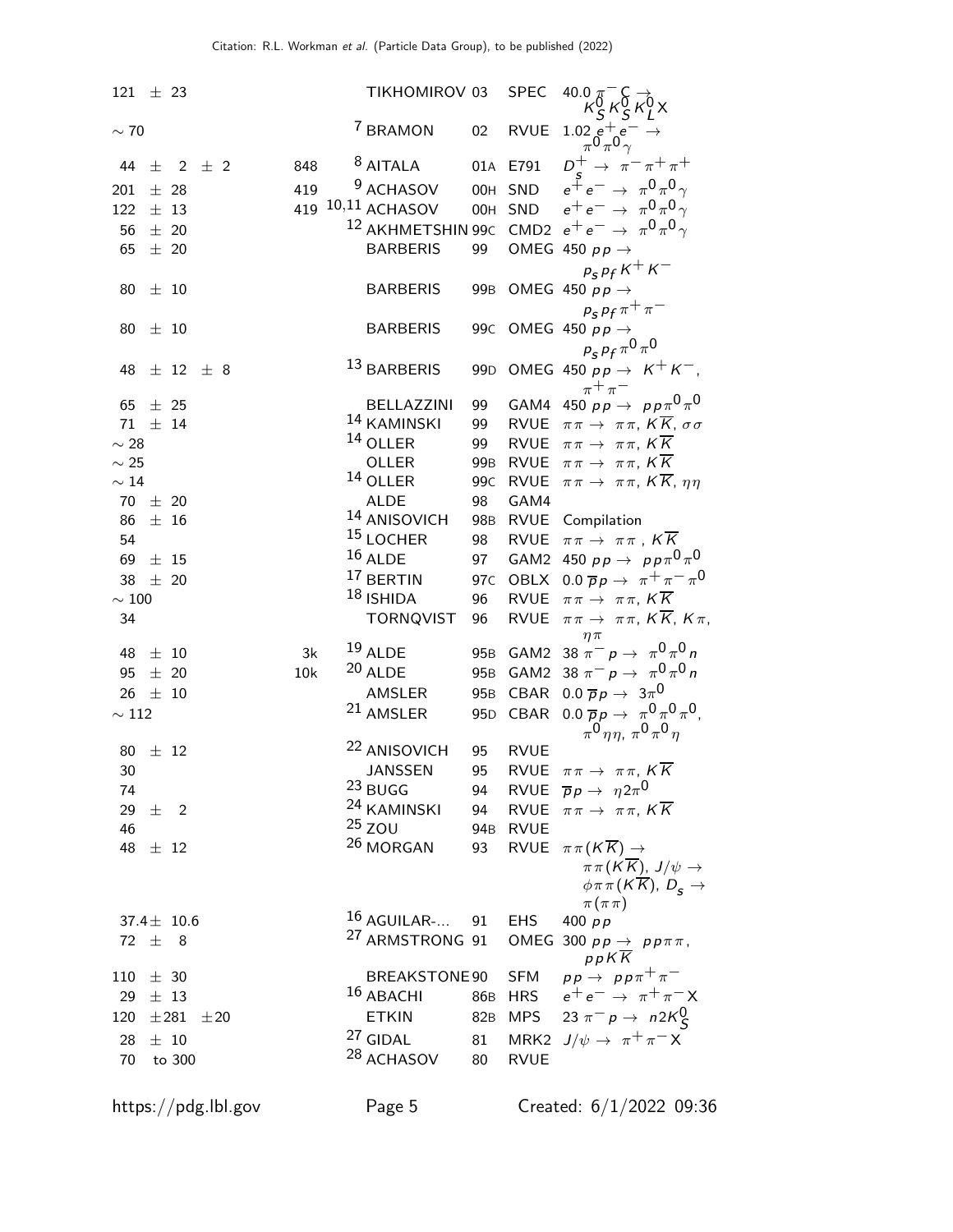| 100 $\pm$ 80          | 29                    | AGUILAR.... | 78 | HBC  | 0.7                       | $\overline{p}p \rightarrow K^0_S K^0_S$ |
|-----------------------|-----------------------|-------------|----|------|---------------------------|-----------------------------------------|
| 30 $\pm$ 8            | 27                    | LEEPER      | 77 | ASPK | 2-2.4                     | $\pi^- p \rightarrow$                   |
| 48 $\pm$ 14           | 27                    | BINIIE      | 73 | CNTR | $\pi^- p \rightarrow nMM$ |                                         |
| 32 $\pm$ 10           | 30                    | GRAYER      | 73 | ASPK | 17                        | $\pi^- p \rightarrow \pi^+ \pi^- n$     |
| 30 $\pm$ 10           | 30                    | HYAMS       | 73 | ASPK | 17                        | $\pi^- p \rightarrow \pi^+ \pi^- n$     |
| 54 $\pm$ 16           | 30                    | PROTOPOP... | 73 | HBC  | $7 \pi^+ p \rightarrow$   |                                         |
| $\pi^+ p \pi^+ \pi^-$ | $\pi^+ p \pi^+ \pi^-$ |             |    |      |                           |                                         |

<sup>1</sup> Using a relativistic Breit-Wigner function and taking into account the finite  $D_s$  mass.

<sup>2</sup> Breit-Wigner  $\pi\pi$  width. Using finite width corrections according to FLATTE 76 and ACHASOV 05, and the ratio  $g_{f_0 K K} / g_{f_0 \pi \pi} = 0$ .

 $3$  Systematic errors not estimated.

 $4$  Breit-Wigner  $\pi\pi$  width. Using finite width corrections according to FLATTE 76 and ACHASOV 05, and the ratio  $g_{f_0 K K}$  / $g_{f_0 \pi \pi}$  = 4.21  $\pm$  0.25  $\pm$  0.21 from ABLIKIM 05.

5 Breit-Wigner, solution 1, PWA ambiguous.

 $6$  K-matrix pole from combined analysis of  $\pi^- p \to \pi^0 \pi^0 n$ ,  $\pi^- p \to K \overline{K} n$ ,  $\pi^+ \pi^- \to \pi^+ \pi^-, \overline{\rho}_{\mathcal{P}} \to \pi^0 \pi^0 \pi^0, \pi^0 \eta \eta, \pi^0 \pi^0 \eta, \pi^+ \pi^- \pi^0, \kappa^+ \kappa^- \pi^0, \kappa^0_\mathcal{S} \kappa^0_\mathcal{S} \pi^0,$  $K^+ K^0_S \pi^-$  at rest,  $\overline{p} n \to \pi^- \pi^- \pi^+$ ,  $K^0_S K^- \pi^0$ ,  $K^0_S K^0_S \pi^-$  at rest.

7 Using the data of AKHMETSHIN 99C, ACHASOV 00H, and ALOISIO 02D.

8 Breit-Wigner width.

9 Supersedes ACHASOV 98I. Using the model of ACHASOV 89.

10 Supersedes ACHASOV 98I.

11 In the "narrow resonance" approximation.

<sup>12</sup> From the combined fit of the photon spectra in the reactions  $e^+e^- \rightarrow \pi^+\pi^-\gamma$ ,  $\pi^0 \pi^0 \gamma$ .

13 Supersedes BARBERIS 99 and BARBERIS 99<sup>B</sup>

 $14$  T-matrix pole.

- 15 On sheet II in a 2 pole solution. The other pole is found on sheet III at (1039−93i) MeV.
- $16/16$  From invariant mass fit.
- $17$  On sheet II in a 2 pole solution. The other pole is found on sheet III at (963-29i) MeV. 18 Reanalysis of data from HYAMS 73, GRAYER 74, SRINIVASAN 75, and ROSSELET 77 using the interfering amplitude method.
- $\frac{19}{19}$  At high  $|t|$ .
- $\frac{20}{10}$  At low  $|t|$ .
- $21$  On sheet II in a 4-pole solution, the other poles are found on sheet III at (953−55*i*) MeV and on sheet IV at (938−35i) MeV.

22 Combined fit of ALDE 95B, ANISOVICH 94,

23 On sheet II in a 2 pole solution. The other pole is found on sheet III at (996−103*i*) MeV.

 $24$  From sheet II pole position.

<sup>25</sup> On sheet II in a 2 pole solution. The other pole is found on sheet III at (797–185*i*) MeV and can be interpreted as a shadow pole.

26 On sheet II in a 2 pole solution. The other pole is found on sheet III at (978−28i) MeV. 27 From coupled channel analysis.

- 28 Coupled channel analysis with finite width corrections.
- 29 From coupled channel fit to the HYAMS 73 and PROTOPOPESCU 73 data. With a simultaneous fit to the  $\pi\pi$  phase-shifts, inelasticity and to the  $\kappa_S^0\,\kappa_S^0$  invariant mass.
- 30 Included in AGUILAR-BENITEZ 78 fit.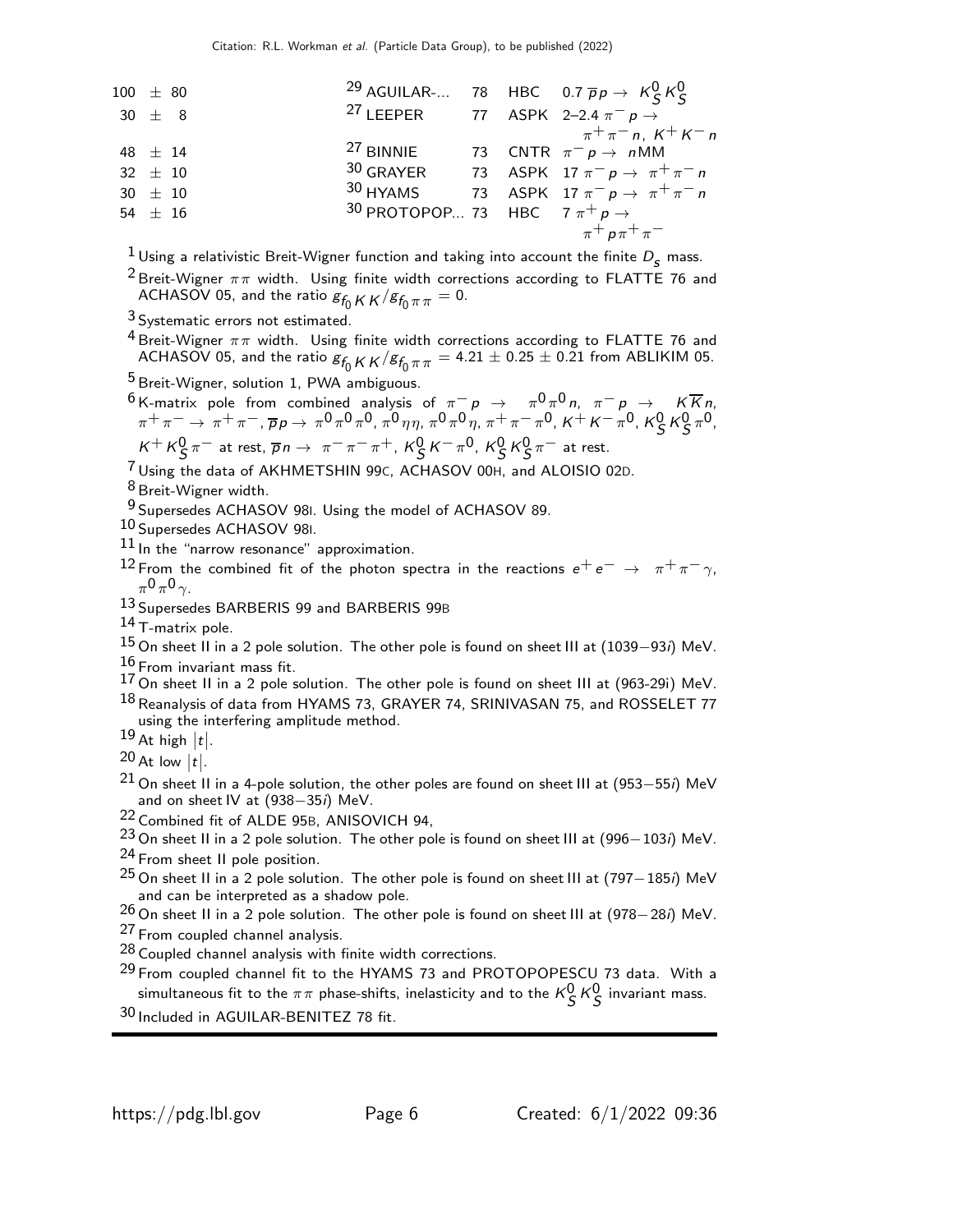# $f_0(980)$  DECAY MODES

|                        | Mode                                               |                                                                                 |    |             | Fraction $(\Gamma_i/\Gamma)$                                                                             |
|------------------------|----------------------------------------------------|---------------------------------------------------------------------------------|----|-------------|----------------------------------------------------------------------------------------------------------|
| $\Gamma_1$             | $\pi\,\pi$                                         |                                                                                 |    | seen        |                                                                                                          |
| $\Gamma_2$             | K K                                                |                                                                                 |    | seen        |                                                                                                          |
| $\Gamma_3$             | $\gamma\gamma$                                     |                                                                                 |    | seen        |                                                                                                          |
| $\Gamma_4$             | $e^+e^-$                                           |                                                                                 |    |             |                                                                                                          |
|                        |                                                    | $f_0(980)$ PARTIAL WIDTHS                                                       |    |             |                                                                                                          |
| $\Gamma(\gamma\gamma)$ |                                                    |                                                                                 |    |             | $\Gamma_3$                                                                                               |
|                        | VALUE (keV)                                        | DOCUMENT ID                                                                     |    | TECN        | <i>COMMENT</i>                                                                                           |
|                        | $0.29^{+0.11}_{-0.06}$<br><b>OUR AVERAGE</b>       |                                                                                 |    |             |                                                                                                          |
|                        |                                                    |                                                                                 |    |             |                                                                                                          |
|                        | $0.286 \pm 0.017 \, {+ 0.211 \atop - 0.070}$       | <sup>1</sup> UEHARA                                                             |    |             | 08A BELL 10.6 $e^+e^- \rightarrow e^+e^- \pi^0 \pi^0$                                                    |
|                        | $0.205 + 0.095 + 0.147$<br>-0.083 -0.117           | $2$ MORI                                                                        | 07 |             | BELL 10.6 $e^+e^- \rightarrow e^+e^- \pi^+\pi^-$                                                         |
|                        | $0.42 \pm 0.06 \pm 0.18$                           | $3$ OFST                                                                        | 90 |             | JADE $e^+e^- \rightarrow e^+e^- \pi^0 \pi^0$                                                             |
|                        |                                                    | • • • We do not use the following data for averages, fits, limits, etc. • • •   |    |             |                                                                                                          |
|                        | $0.32 \pm 0.05$                                    | $4$ DAI                                                                         |    |             | 14A RVUE Compilation                                                                                     |
|                        | $0.16 \pm 0.01$                                    | <sup>5</sup> MENNESSIER 11                                                      |    | <b>RVUE</b> |                                                                                                          |
|                        | $0.29 \pm 0.21 + 0.02$<br>-0.07                    | <sup>6</sup> MOUSSALLAM11                                                       |    |             | <b>RVUE</b> Compilation                                                                                  |
| 0.42                   |                                                    | 7,8 PENNINGTON 08                                                               |    |             | RVUE Compilation                                                                                         |
| 0.10                   |                                                    | 8,9 PENNINGTON 08                                                               |    |             | RVUE Compilation                                                                                         |
|                        | $0.28 \begin{array}{c} +0.09 \\ -0.13 \end{array}$ | 10 BOGLIONE                                                                     | 99 |             | RVUE $\gamma \gamma \rightarrow \pi^+ \pi^-$ , $\pi^0 \pi^0$                                             |
|                        | $0.29 \pm 0.07 \pm 0.12$                           | $11,12$ BOYER                                                                   | 90 |             | MRK2 $e^+e^- \rightarrow e^+e^- \pi^+\pi^-$                                                              |
|                        | $0.31 \pm 0.14 \pm 0.09$                           | $11,12$ MARSISKE                                                                | 90 |             | CBAL $e^+e^- \rightarrow e^+e^- \pi^0 \pi^0$                                                             |
|                        | $0.63 \pm 0.14$                                    | $^{13}$ MORGAN                                                                  | 90 |             | RVUE $\gamma \gamma \rightarrow \pi^+ \pi^-$ , $\pi^0 \pi^0$                                             |
|                        |                                                    |                                                                                 |    |             | <sup>1</sup> Using finite width corrections according to FLATTE 76 and ACHASOV 05, and the ratio         |
|                        | $g_{f_0 K K}/g_{f_0 \pi \pi} = 0.$                 |                                                                                 |    |             |                                                                                                          |
|                        |                                                    |                                                                                 |    |             | $2$ Using finite width corrections according to FLATTE 76 and ACHASOV 05, and the ratio                  |
|                        |                                                    | $g_{f_0}$ K K $/g_{f_0 \pi \pi}$ = 4.21 $\pm$ 0.25 $\pm$ 0.21 from ABLIKIM 05.  |    |             |                                                                                                          |
|                        |                                                    |                                                                                 |    |             | <sup>3</sup> OEST 90 quote systematic errors $^{+0.08}_{-0.18}$ . We use $\pm$ 0.18. Observed 60 events. |
|                        | as input.                                          |                                                                                 |    |             | $^4$ Using dispersive analysis with phases from GARCIA-MARTIN 11A and BUETTIKER 04                       |
|                        |                                                    | $5$ Uses an analytic K-matrix model. Compilation.                               |    |             |                                                                                                          |
|                        |                                                    |                                                                                 |    |             | $6$ Using dispersion integral with phase input from Roy equations and data from MAR-                     |
|                        |                                                    | SISKE 90, BOYER 90, BEHREND 92, UEHARA 08A, and MORI 07.                        |    |             |                                                                                                          |
|                        |                                                    | <sup>7</sup> Solution A (preferred solution based on $\chi^2$ -analysis).       |    |             | $8$ Dispersion theory based amplitude analysis of BOYER 90, MARSISKE 90, BEHREND 92,                     |
|                        | and MORI 07.                                       |                                                                                 |    |             |                                                                                                          |
|                        |                                                    |                                                                                 |    |             | 9 Solution B (worse than solution A; still acceptable when systematic uncertainties are                  |
|                        | included).                                         |                                                                                 |    |             |                                                                                                          |
|                        | 10 Supersedes MORGAN 90.                           | $^{11}$ From analysis allowing arbitrary background unconstrained by unitarity. |    |             |                                                                                                          |
|                        |                                                    |                                                                                 |    |             |                                                                                                          |

- 12 Data included in MORGAN 90, BOGLIONE 99 analyses.
- $13$  From amplitude analysis of BOYER 90 and MARSISKE 90, data corresponds to resonance parameters  $m = 989$  MeV,  $\Gamma = 61$  MeV.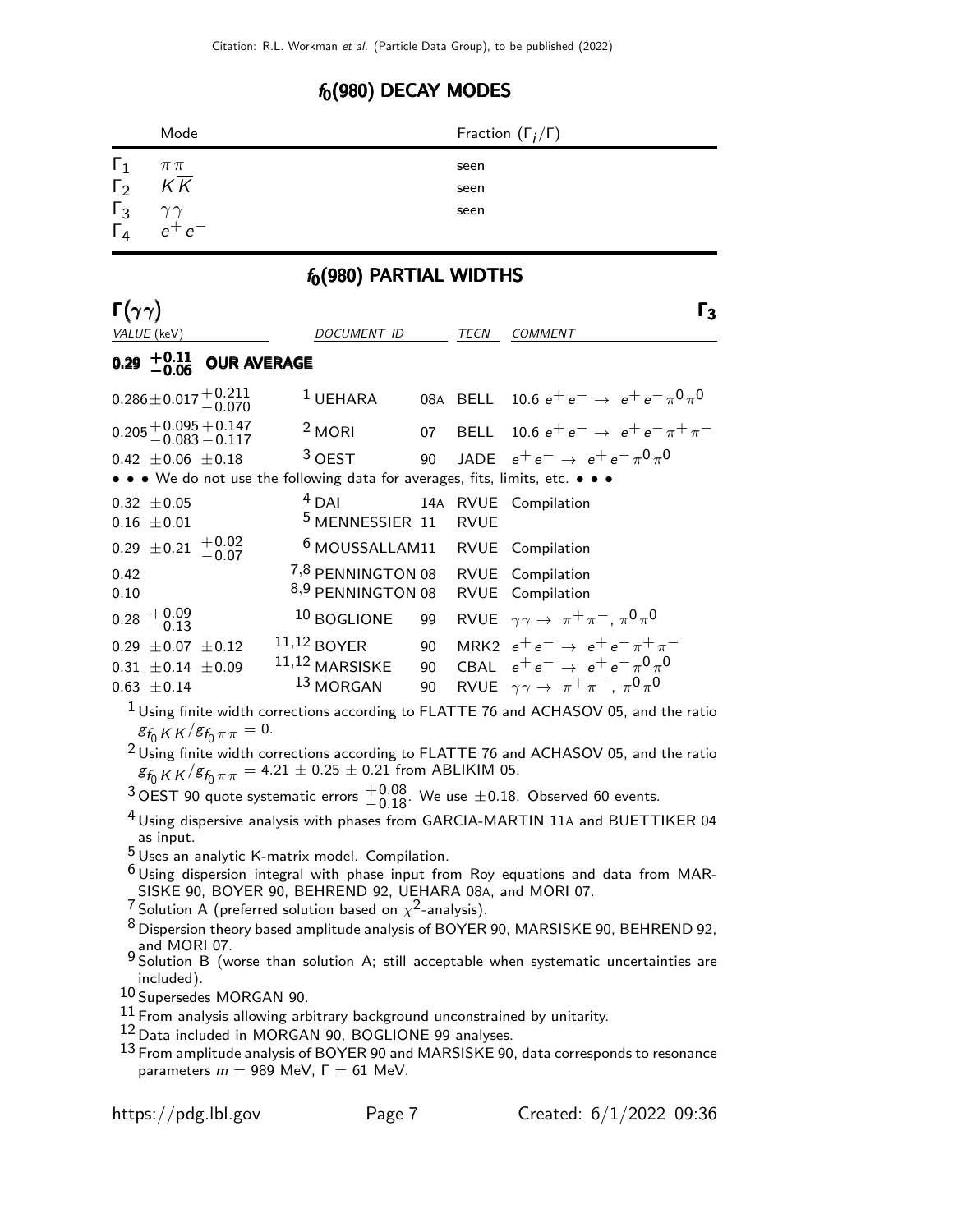| $\Gamma(e^+e^-)$  |        |             |      |                                                 |  |
|-------------------|--------|-------------|------|-------------------------------------------------|--|
| <i>VALUE</i> (eV) | $CL\%$ | DOCUMENT ID | TECN | COMMENT                                         |  |
| < 8.4             | 90     |             |      | VOROBYEV 88 ND $e^+e^- \rightarrow \pi^0 \pi^0$ |  |

#### $f_0(980)$  BRANCHING RATIOS

| $\Gamma(\pi\pi)/[\Gamma(\pi\pi)+\Gamma(K\overline{K})]$                       |      |                        |    |             | $\Gamma_1/(\Gamma_1+\Gamma_2)$                                                                           |
|-------------------------------------------------------------------------------|------|------------------------|----|-------------|----------------------------------------------------------------------------------------------------------|
| VALUE                                                                         | EVTS | <b>DOCUMENT ID</b>     |    | <b>TECN</b> | <b>COMMENT</b>                                                                                           |
| • • • We do not use the following data for averages, fits, limits, etc. • • • |      |                        |    |             |                                                                                                          |
| $0.52 \pm 0.12$                                                               | 9.9k | $1$ AUBERT             |    |             | 060 BABR $B^{\pm} \rightarrow K^{\pm} \pi^{\pm} \pi^{\mp}$                                               |
| $0.75 + 0.11$<br>$-0.13$                                                      |      | <sup>2</sup> ABLIKIM   |    |             | 05Q BES2 $\chi_{c0} \to 2\pi^+ 2\pi^-$ ,                                                                 |
| $0.84 \pm 0.02$                                                               |      | <sup>3</sup> ANISOVICH |    |             | $\int_{\pi^+ \pi^-}^{\infty} K^+ K^-$<br>02D SPEC Combined fit                                           |
| $\sim 0.68$                                                                   |      | <b>OLLER</b>           |    |             | 99B RVUE $\pi \pi \rightarrow \pi \pi$ , $K \overline{K}$                                                |
| $0.67 \pm 0.09$                                                               |      | <sup>4</sup> LOVERRE   | 80 |             | HBC $4 \pi^- p \rightarrow n2K_S^0$                                                                      |
| $0.81 + 0.09$<br>0.81 - 0.04                                                  |      | <sup>4</sup> CASON     |    |             | 78 STRC 7 $\pi^- p \to n 2K^0_S$                                                                         |
| $0.78 \pm 0.03$                                                               |      | $4$ WETZEL             |    |             | 76 OSPK 8.9 $\pi^- p \to n 2K_S^0$                                                                       |
|                                                                               |      |                        |    |             | $^{-1}$ Recalculated by us using $\Gamma(K^+K^-)$ / $\Gamma(\pi^+\pi^-)=0.69\pm0.32$ from AUBERT 060 and |

isospin relations.

 $2$  Using data from ABLIKIM 04G.

 $^3$  From a combined K-matrix analysis of Crystal Barrel ( $\rho \overline\rho\to\ \pi^0\pi^0\pi^0$  ,  $\pi^0\eta\eta$  ,  $\pi^0\pi^0\eta)$  , GAMS  $(\pi \, p \, \rightarrow \, \pi^0 \, \pi^0 \, n, \, \eta \, \eta \, n, \, \eta \, \eta' \, n)$ , and BNL  $(\pi \, p \, \rightarrow \, \, K \, \overline{K} \, n)$  data.

 $^4$  Measure  $\pi\pi$  elasticity assuming two resonances coupled to the  $\pi\pi$  and  $K\overline{K}$  channels only.

#### $f_0(980)$  REFERENCES

| SARANTSEV     | 21   | PL B816 136227       | A.V. Sarantsev et al.                 | (BONN, PNPI)             |  |
|---------------|------|----------------------|---------------------------------------|--------------------------|--|
| ALBRECHT      | 20   | EPJ C80 453          | M. Albrecht et al.                    | (Crystal Barrel Collab.) |  |
| AAIJ          | 19H  | JHEP 1904 063        | R. Aaij et al.                        | (LHCb Collab.)           |  |
| AOUDE         | 18   | PR D98 056021        | R.T. Aoude et al.                     |                          |  |
| ABLIKIM       | 15P  | PR D92 012007        | M. Ablikim et al.                     | (BESIII Collab.)         |  |
| DAI           | 14A  | PR D90 036004        | L.-Y. Dai, M.R. Pennington            | (CEBAF)                  |  |
| ABLIKIM       | 12E  | PRL 108 182001       | M. Ablikim et al.                     | (BESIII Collab.)         |  |
| GARCIA-MAR 11 |      | PRL 107 072001       | R. Garcia-Martin et al.               | (MADR, CRAC)             |  |
| GARCIA-MAR11A |      | PR D83 074004        | R. Garcia-Martin et al.               | (MADR, CRAC)             |  |
| MENNESSIER    | - 11 | PL B696 40           | G. Mennessier, S. Narison, X.-G. Wang |                          |  |
| MOUSSALLAM 11 |      | EPJ C71 1814         | B. Moussallam                         |                          |  |
| BATLEY        | 10C  | EPJ C70 635          | J.R. Batley <i>et al.</i>             | (CERN NA48/2 Collab.)    |  |
| MENNESSIER    | 10   | PL B688 59           | G. Mennessier, S. Narison, X.-G. Wang |                          |  |
| ANISOVICH     | 09   | <b>IJMP A24 2481</b> | V.V. Anisovich, A.V. Sarantsev        |                          |  |
| ECKLUND       | 09   | PR D80 052009        | K.M. Ecklund et al.                   | (CLEO Collab.)           |  |
| BATLEY        | 08A  | EPJ C54 411          | J.R. Batley et al.                    | (CERN NA48/2 Collab.)    |  |
| PENNINGTON 08 |      | EPJ C56 1            | M.R. Pennington et al.                |                          |  |
| UEHARA        | 08A  | PR D78 052004        | S. Uehara et al.                      | (BELLE Collab.)          |  |
| AMBROSINO     | 07   | EPJ C49 473          | F. Ambrosino et al.                   | (KLOE Collab.)           |  |
| AUBERT        |      | 07AK PR D76 012008   | B. Aubert et al.                      | (BABAR Collab.)          |  |
| BONVICINI     | 07   | PR D76 012001        | G. Bonvicini et al.                   | (CLEO Collab.)           |  |
| MORI          | 07   | PR D75 051101        | T. Mori et al.                        | (BELLE Collab.)          |  |
| AMBROSINO     | 06B  | PL B634 148          | F. Ambrosino et al.                   | (KLOE Collab.)           |  |
| AUBERT        | 060  | PR D74 032003        | B. Aubert et al.                      | (BABAR Collab.)          |  |
| GARMASH       | 06   | PRL 96 251803        | A. Garmash et al.                     | (BELLE Collab.)          |  |
| ABLIKIM       | 05   | PL B607 243          | M. Ablikim et al.                     | (BES Collab.)            |  |
| ABLIKIM       | 05Q  | PR D72 092002        | M. Ablikim et al.                     | (BES Collab.)            |  |
| ACHASOV       | 05   | PR D72 013006        | N.N. Achasov, G.N. Shestakov          |                          |  |
| GARMASH       | 05   | PR D71 092003        | A. Garmash et al.                     | (BELLE Collab.)          |  |
| ABLIKIM       | 04G  | PR D70 092002        | M. Ablikim et al.                     | (BES Collab.)            |  |
|               |      |                      |                                       |                          |  |

https://pdg.lbl.gov Page 8 Created: 6/1/2022 09:36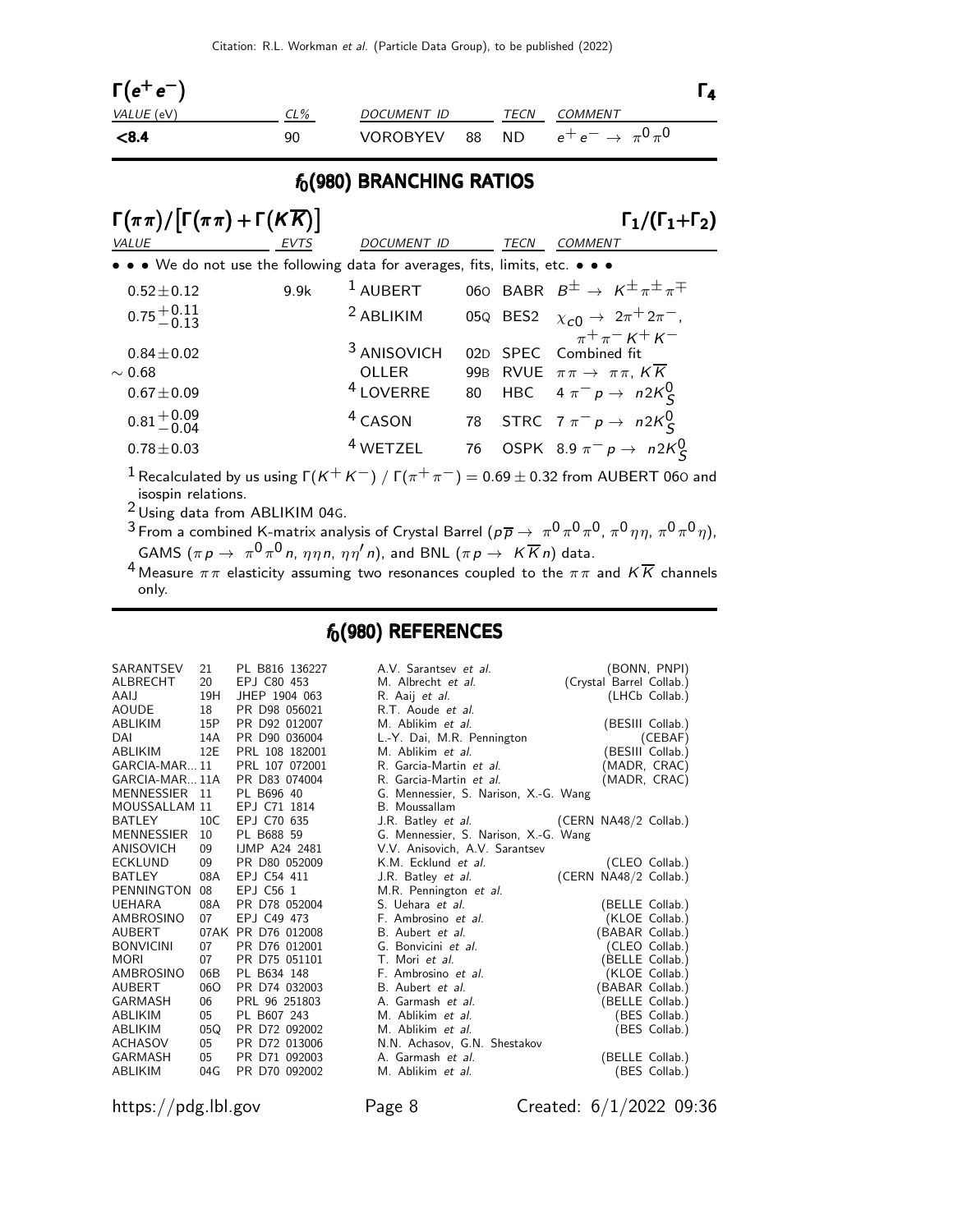| <b>BUETTIKER</b>         | 04        | EPJ C33 409                                | P. Buettiker, S. Descotes-Genon, B. Moussallam |                                                |
|--------------------------|-----------|--------------------------------------------|------------------------------------------------|------------------------------------------------|
| PELAEZ                   | 04A       | MPL A19 2879                               | J.R. Pelaez                                    | (MADU)                                         |
| ANISOVICH                | 03        | EPJ A16 229                                | V.V. Anisovich et al.                          |                                                |
| TIKHOMIROV               | 03        | PAN 66 828                                 | G.D. Tikhomirov et al.                         |                                                |
|                          |           | Translated from YAF 66 860.                |                                                |                                                |
| ALOISIO                  | 02D       | PL B537 21                                 | A. Aloisio et al.                              | (KLOE Collab.)                                 |
| ANISOVICH                | 02D       | PAN 65 1545                                | V.V. Anisovich et al.                          |                                                |
|                          |           | Translated from YAF 65 1583.               |                                                |                                                |
| <b>BRAMON</b><br>ACHASOV | 02<br>01F | EPJ C26 253<br>PR D63 094007               | A. Bramon et al.<br>N.N. Achasov, V.V. Gubin   | (Novosibirsk SND Collab.)                      |
| AITALA                   | 01A       | PRL 86 765                                 | E.M. Aitala et al.                             | (FNAL E791 Collab.)                            |
| AITALA                   | 01B       | PRL 86 770                                 | E.M. Aitala et al.                             | (FNAL E791 Collab.)                            |
| ACHASOV                  | 00H       | PL B485 349                                | M.N. Achasov et al.                            | (Novosibirsk SND Collab.)                      |
| AKHMETSHIN 99B           |           | PL B462 371                                | R.R. Akhmetshin et al.                         | (Novosibirsk CMD-2 Collab.)                    |
| AKHMETSHIN 99C           |           | PL B462 380                                | R.R. Akhmetshin et al.                         | (Novosibirsk CMD-2 Collab.)                    |
| <b>BARBERIS</b>          | 99        | PL B453 305                                | D. Barberis et al.                             | (Omega Expt.)                                  |
| <b>BARBERIS</b>          | 99B       | PL B453 316                                | D. Barberis et al.                             | (Omega Expt.)                                  |
| <b>BARBERIS</b>          | 99C       | PL B453 325                                | D. Barberis et al.                             | (Omega Expt.)                                  |
| <b>BARBERIS</b>          | 99D       | PL B462 462                                | D. Barberis et al.                             | (Omega Expt.)                                  |
| BELLAZZINI               | 99        | PL B467 296                                | R. Bellazzini et al.                           |                                                |
| <b>BOGLIONE</b>          | 99        | EPJ C9 11                                  | M. Boglione, M.R. Pennington                   |                                                |
| KAMINSKI                 | 99        | EPJ C9 141                                 | R. Kaminski, L. Lesniak, B. Loiseau            | (CRAC, PARIN)                                  |
| OLLER                    | 99        | PR D60 099906 (erratum) J.A. Oller et al.  |                                                |                                                |
| OLLER                    | 99B       | NP A652 407 (erratum) J.A. Oller, E. Oset  |                                                |                                                |
| OLLER                    | 99C       | PR D60 074023                              | J.A. Oller, E. Oset                            |                                                |
| ACHASOV                  | 98I       | PL B440 442                                | M.N. Achasov et al.                            |                                                |
| ACKERSTAFF<br>ALDE       | 98Q<br>98 | EPJ C4 19                                  | K. Ackerstaff et al.<br>D. Alde <i>et al.</i>  | (OPAL Collab.)<br>(GAM4 Collab.)               |
| Also                     |           | EPJ A3 361<br>PAN 62 405                   | D. Alde et al.                                 | (GAMS Collab.)                                 |
|                          |           | Translated from YAF 62 446.                |                                                |                                                |
| ANISOVICH                | 98B       | SPU 41 419                                 | V.V. Anisovich et al.                          |                                                |
|                          |           | Translated from UFN 168 481.               |                                                |                                                |
| LOCHER                   | 98        | EPJ C4 317                                 | M.P. Locher et al.                             | (PSI)                                          |
| ALDE                     | 97        | PL B397 350                                | D.M. Alde et al.                               | (GAMS Collab.)                                 |
| <b>BERTIN</b>            | 97 C      | PL B408 476                                | A. Bertin et al.                               | (OBELIX Collab.)                               |
| ISHIDA                   | 96        | PTP 95 745                                 | S. Ishida <i>et al.</i>                        | (TOKY, MIYA, KEK)                              |
| TORNQVIST                | 96        | PRL 76 1575                                | N.A. Tornqvist, M. Roos                        | (HELS)                                         |
| ALDE                     | 95B       | ZPHY C66 375                               | D.M. Alde <i>et al.</i>                        | (GAMS Collab.)                                 |
| AMSLER                   | 95B       | PL B342 433                                | C. Amsler et al.                               | (Crystal Barrel Collab.)                       |
| AMSLER                   | 95D       | PL B355 425                                | C. Amsler et al.                               | (Crystal Barrel Collab.)                       |
| ANISOVICH<br>JANSSEN     | 95<br>95  | PL B355 363<br>PR D52 2690                 | V.V. Anisovich et al.<br>G. Janssen et al.     | (PNPI, SERP)                                   |
| AMSLER                   | 94D       | PL B333 277                                | C. Amsler et al.                               | (STON, ADLD, JULI)<br>(Crystal Barrel Collab.) |
| ANISOVICH                | 94        | PL B323 233                                | V.V. Anisovich et al.                          | (Crystal Barrel Collab.)                       |
| <b>BUGG</b>              | 94        | PR D50 4412                                | D.V. Bugg et al.                               | (LOQM)                                         |
| KAMINSKI                 | 94        | PR D50 3145                                | R. Kaminski, L. Lesniak, J.P. Maillet          | $(CRAC+)$                                      |
| zou                      | 94B       | PR D50 591                                 | B.S. Zou, D.V. Bugg                            | (LOQM)                                         |
| MORGAN                   | 93        | PR D48 1185                                | D. Morgan, M.R. Pennington                     | (RAL, DURH)                                    |
| BEHREND                  | 92        | ZPHY C56 381                               | H.J. Behrend                                   | (CELLO Collab.)                                |
| AGUILAR-                 | 91        | ZPHY C50 405                               | M. Aguilar-Benitez et al.                      | (LEBC-EHS Collab.)                             |
| ARMSTRONG                | 91        | ZPHY C51 351                               | T.A. Armstrong et al.                          | (ATHU, BARI, BIRM+)                            |
| <b>BOYER</b>             | 90        | PR D42 1350                                | J. Boyer et al.                                | (Mark II Collab.)                              |
| BREAKSTONE 90            |           | ZPHY C48 569                               | A.M. Breakstone et al.                         | $(ISU, BGNA, CERN+)$                           |
| MARSISKE                 | 90        | PR D41 3324                                | H. Marsiske <i>et al.</i>                      | (Crystal Ball Collab.)                         |
| MORGAN                   | 90        | ZPHY C48 623                               | D. Morgan, M.R. Pennington                     | (RAL, DURH)                                    |
| OEST                     | 90        | ZPHY C47 343                               | T. Oest et al.                                 | (JADE Collab.)                                 |
| ACHASOV                  | 89        | NP B315 465                                | N.N. Achasov, V.N. Ivanchenko                  |                                                |
| AUGUSTIN                 | 89        | NP B320 1                                  | J.E. Augustin, G. Cosme                        | (DM2 Collab.)                                  |
| VOROBYEV                 | 88        | SJNP 48 273<br>Translated from YAF 48 436. | P.V. Vorobiev et al.                           | (NOVO)                                         |
| ABACHI                   | 86B       | PRL 57 1990                                | S. Abachi et al.                               | $(PURD, ANL, IND, MICH+)$                      |
| LONGACRE                 | 86        | PL B177 223                                | R.S. Longacre et al.                           | (BNL, BRAN, CUNY+)                             |
| <b>BINON</b>             | 84C       | NC 80A 363                                 | F.G. Binon et al.                              | (BELG, LAPP, SERP+)                            |
| <b>BINON</b>             | 83        | NC 78A 313                                 | F.G. Binon et al.                              | $(BELG, LAPP, SERP+)$                          |
| ETKIN                    | 82B       | PR D25 1786                                | A. Etkin <i>et al.</i>                         | (BNL, CUNY, TUFTS, VAND)                       |
| GIDAL                    | 81        | PL 107B 153                                | G. Gidal et al.                                | (SLAC, LBL)                                    |
| ACHASOV                  | 80        | SJNP 32 566                                | N.N. Achasov, S.A. Devyanin, G.N. Shestakov    | (NOVM)                                         |
|                          |           | Translated from YAF 32 1098.               |                                                |                                                |